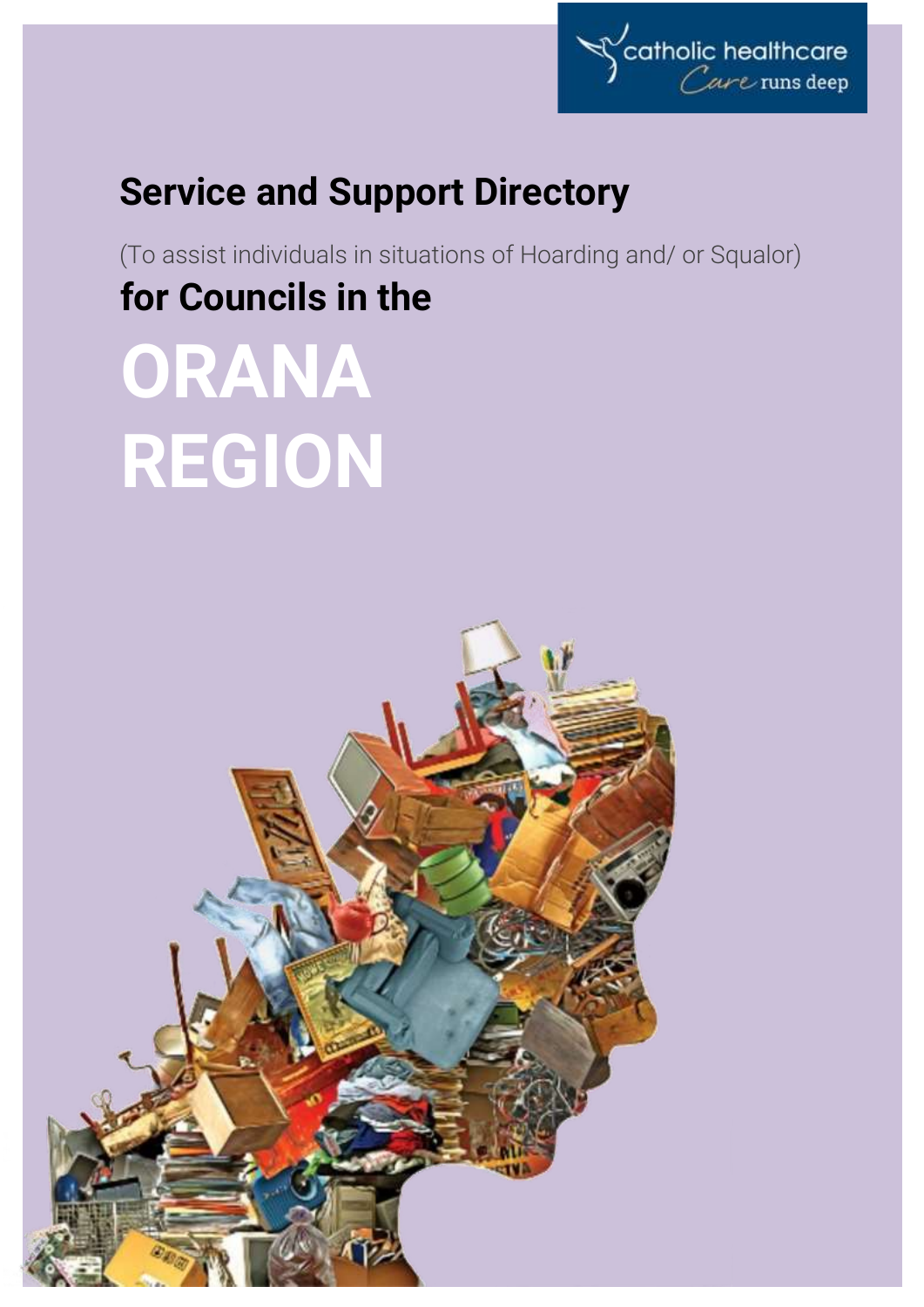

### Councils within the Orana Region

- [Wentworth Shire Council](http://www.wentworth.nsw.gov.au/)
- [Warrumbungle Shire Council](http://www.warrumbungle.nsw.gov.au/)
- [Warren Shire Council](http://www.warren.nsw.gov.au/)
- [Walgett Shire Council](http://www.walgett.nsw.gov.au/)
- [Central Darling Shire](https://www.centraldarling.nsw.gov.au/) Council
- [Coonamble Shire Council](http://www.coonambleshire.nsw.gov.au/)
- [Cobar Shire Council](http://www.cobar.nsw.gov.au/)
- [Balranald Shire Council](http://www.balranald.nsw.gov.au/)
- [Broken Hill City Council](http://www.brokenhill.nsw.gov.au/)
- [Bourke Shire Council](http://www.bourke.nsw.gov.au/)
- [Narromine Shire Council](http://www.narromine.nsw.gov.au/)
- [Mid-Western Regional Council](http://www.midwestern.nsw.gov.au/)
- [Gilgandra Shire Council](http://www.gilgandra.nsw.gov.au/)
- [Dubbo Regional Council](https://www.dubbo.nsw.gov.au/)
- [Carrathool Shire Council](http://www.carrathool.nsw.gov.au/)

To assist individuals holistically, comprehensively and provide an opportunity to succeed, a variety of supports are required.



*Service and Support Directory – ORANA* 2021 Catholic Healthcare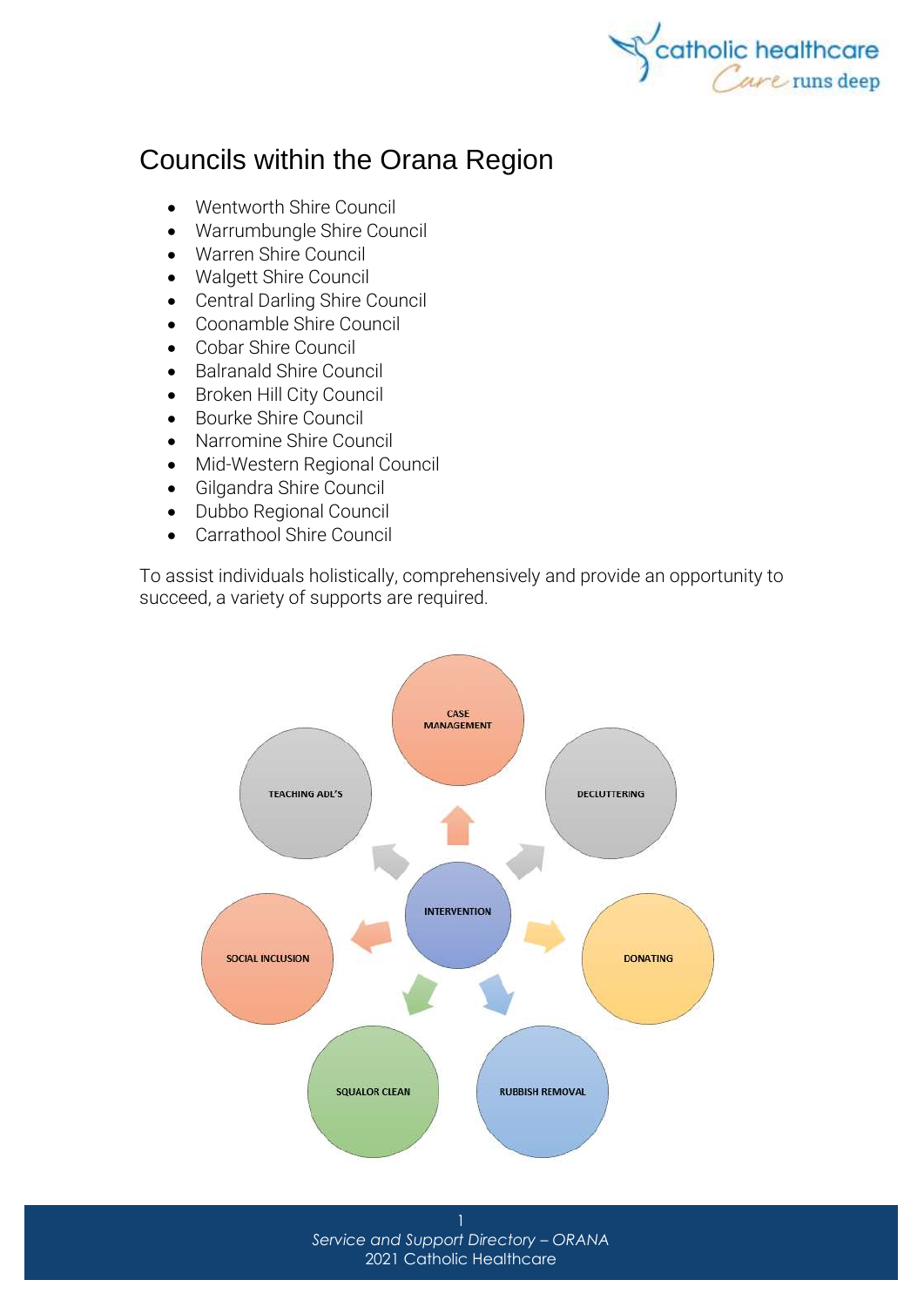

#### Contents:

|    | 1. Case Management            | page 3  |
|----|-------------------------------|---------|
|    | 2. Decluttering               | page 4  |
|    | 3. Rubbish Removal            | page 4  |
|    | 4. Squalor Clean              | page 4  |
|    | 5. Donation Services          | page 5  |
|    | 6. Social Inclusion           | page 5  |
|    | 7. Activities of Daily Living | page 6  |
| 8. | Mental Health                 | page 10 |

#### **Acronyms**

| <b>CHSP</b> | Commonwealth Home Support Program    |
|-------------|--------------------------------------|
| <b>NDIS</b> | National Disability Insurance Scheme |
| <b>HCP</b>  | Home Care Packages                   |
| <b>MAC</b>  | My Aged Care                         |
| <b>ACAT</b> | Aged Care Assessment Team            |
| <b>RAS</b>  | <b>Regional Assessment Service</b>   |
| <b>ACH</b>  | Assistance with Care and Housing     |
| DA          | Domestic Assistance                  |
| SS          | Social Support                       |
| ADL         | Activities of Daily Living           |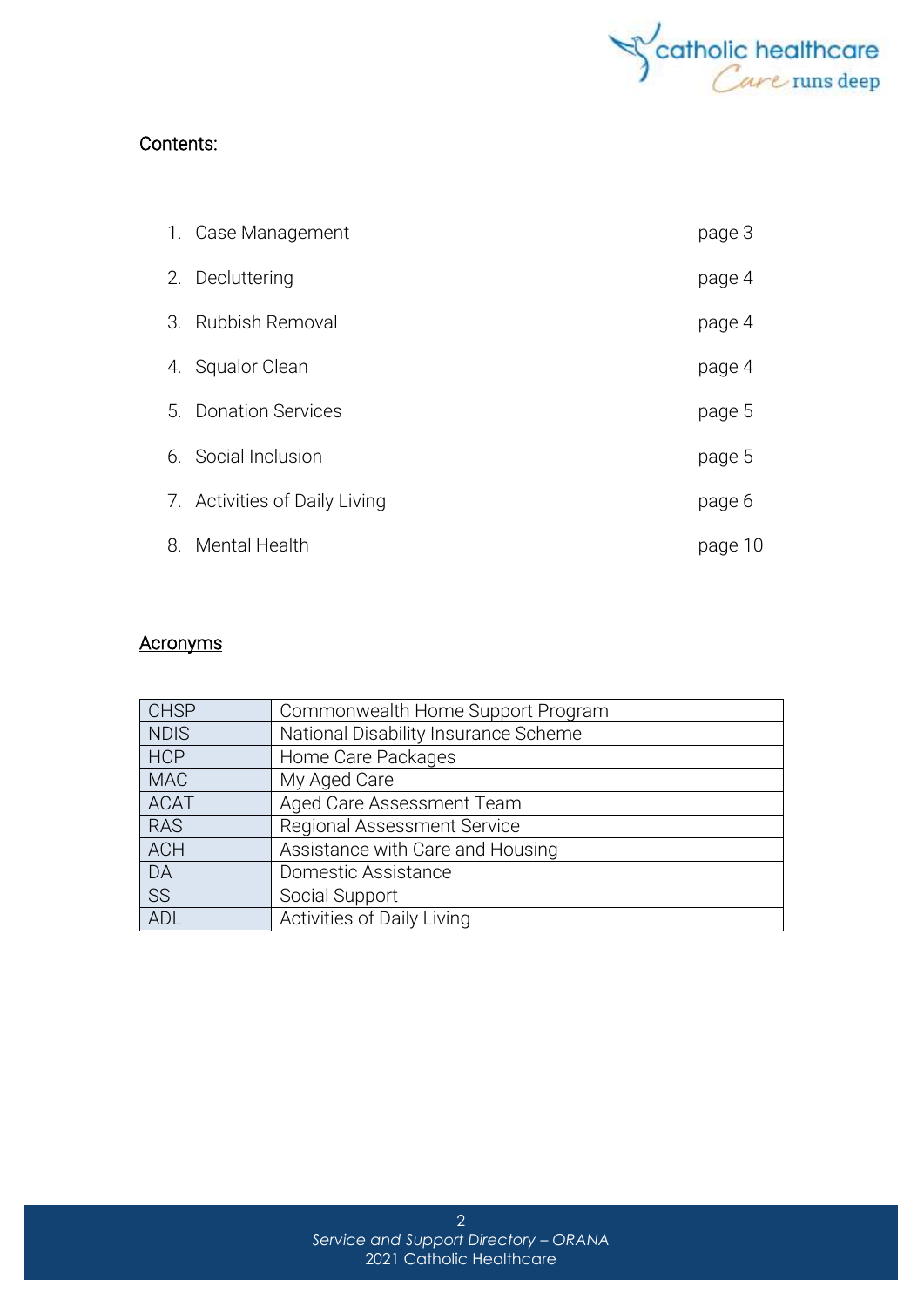

#### CASE MANAGEMENT

• Case management is a collaborative process of assessment, planning, implementation, coordination, facilitation and advocacy for options and services required to meet an individual's holistic (health and human service) needs

| Provider                      | Support/Assistance               | <b>Contact Details</b> |
|-------------------------------|----------------------------------|------------------------|
| HammondCare,                  | Case management                  | 1800 826 166           |
| HammondAtHome, Far            | HCP provider                     |                        |
| <b>West NSW</b>               |                                  |                        |
| Annecto, Orana Far West       | Case management                  | 1800 200 422           |
| region                        | HCP provider                     |                        |
|                               | CHSP funded<br>$\bullet$         |                        |
| <b>Australian Unity Home</b>  | Case management<br>$\bullet$     | 1300 282 608           |
| Care Services, Orana Far      | HCP provider                     |                        |
| West region                   |                                  |                        |
| LiveBetter, Far West region   | Case management<br>$\bullet$     | 8082 9000              |
|                               | HCP provider<br>$\bullet$        |                        |
| Southern Cross Care, Far      | Case management<br>$\bullet$     | 1800 870 426           |
| West region                   | HCP provider<br>$\bullet$        |                        |
| Community Care Services,      | Case management<br>$\bullet$     | 50187301               |
| Mildura & district            | HCP provider<br>$\bullet$        |                        |
| The Benevolent Society        | (Case management<br>$\bullet$    | 1800 236 762           |
| Disability Services, Orana    | <b>NDIS</b> coordination         |                        |
| Far West region               | support                          |                        |
| Mid-Western Regional          | Case management<br>$\bullet$     | 1300 765 002           |
| Council, Mudgee LGA           | CHSP funded<br>$\bullet$         |                        |
| <b>Wenonah Community Care</b> | Case management<br>$\bullet$     | 6374 2088              |
| Multi-Service Outlet,         | HCP provider<br>$\bullet$        |                        |
| Mudgee & Gulgong areas        | CHSP funded<br>$\bullet$         |                        |
| RSL LifeCare, ADA Cottage,    | Case management<br>$\bullet$     | 6379 4709              |
| Mudgee region                 | HCP provider<br>$\bullet$        |                        |
| <b>United Protestant</b>      | Domestic assistance<br>$\bullet$ | 5852 4700              |
| Association of NSW,           | CHSP funded                      |                        |
| Western region                | HCP provider                     |                        |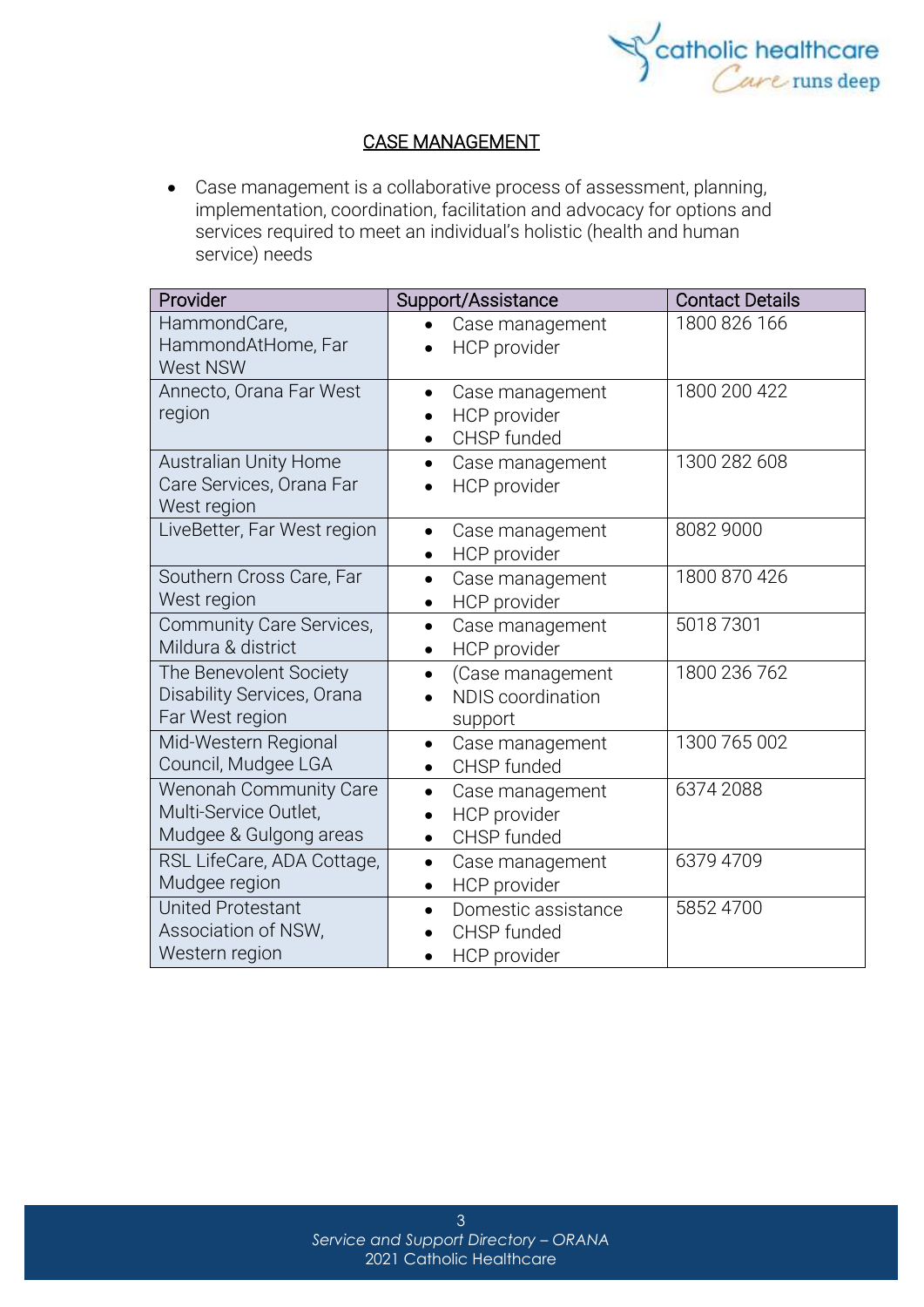

#### DECLUTTERING:

- To remove clutter from a room, an area, etc
- Working through the process of letting go of items, to be able to use spaces of the home (and around the property) for it's intended purpose

| Provider                          | Support/Assistance                              | <b>Contact Details</b> |
|-----------------------------------|-------------------------------------------------|------------------------|
| Annecto, Orana Far West<br>region | Domestic assistance                             | 93140988               |
|                                   | <b>HCP</b> provider<br>$\bullet$<br>CHSP funded |                        |
| Australian Unity Home Care        | Domestic assistance<br>$\bullet$                | 1300 282 608           |
| Services, Orana Far West          | HCP provider<br>$\bullet$                       |                        |
| region                            |                                                 |                        |
| LiveBetter, Far West region       | Domestic assistance                             | 8082 9000              |
|                                   | HCP provider<br>٠                               |                        |
| Southern Cross Care, Far          | Domestic assistance<br>$\bullet$                | 1800 870 426           |
| West region                       | HCP provider<br>$\bullet$                       |                        |
| <b>Wenonah Community Care</b>     | Domestic assistance<br>$\bullet$                | 6374 2088              |
| Multi-Service Outlet, Mudgee      | HCP provider<br>$\bullet$                       |                        |
| & Gulgong areas                   | CHSP funded<br>$\bullet$                        |                        |
| <b>Trip Support Services</b>      | Domestic assistance<br>$\bullet$                | 5022 7778              |
| Dubbo Area Nursing Service,       | Domestic assistance<br>$\bullet$                | 6885 6407              |
| Dubbo LGA                         | NDIS supported service<br>$\bullet$             |                        |
| Mid-Western Regional              | Domestic assistance<br>$\bullet$                | 1300 765 002           |
| Council, LGA                      | CHSP funded<br>$\bullet$                        |                        |
| <b>United Protestant</b>          | Domestic assistance                             | 1800 200 422           |
| Association of NSW,               | CHSP funded                                     |                        |
| Western region                    | HCP provider                                    |                        |

#### RUBBISH REMOVAL

| Provider                             | <b>Contact Details</b> |
|--------------------------------------|------------------------|
| Rubbish Removals, Wentworth          | 0480 271 533           |
| Jim's Rubbish removal                | 1300 857 408           |
| JR Richards & Sons, Skip bin         | 1300 579 278           |
| Mudgee-Gulgong Mini Skips & Services |                        |
| Cleanaway Dubbo Solid Waste Services | 5304 0350              |

#### SQUALOR CLEAN

| Provider                               | <b>Contact Details</b> |
|----------------------------------------|------------------------|
| National Trauma & Crime Scene Cleaning | 0488 007 675)          |
| Australian Forensic Cleaning           | 1300 246 429           |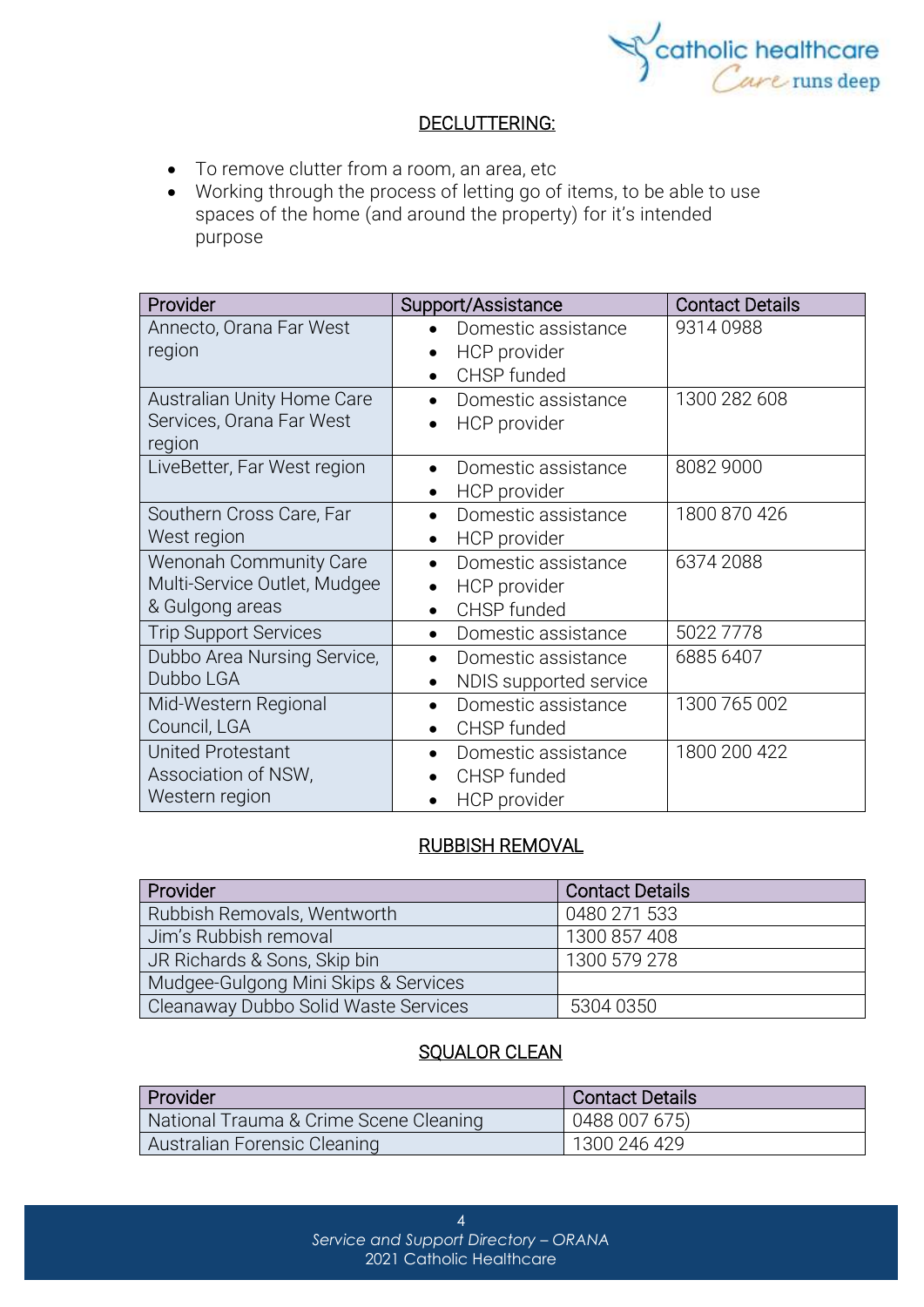

#### **DONATIONS**

| Provider                     | Support/Assistance                   | <b>Contact Details</b> |
|------------------------------|--------------------------------------|------------------------|
| St Vincent De Paul Society   | Clothing                             | 13 18 12               |
|                              | Support services                     |                        |
|                              | Food parcels                         |                        |
|                              | Financial assistance                 |                        |
| Emmanuel Care Centre,        | Utility bill assistance<br>$\bullet$ | 6882 6755              |
| Dubbo LGA                    |                                      |                        |
| The Salvation Army           | Support services                     | 1300 371 288           |
| <b>Community Services</b>    | <b>Blankets</b><br>$\bullet$         |                        |
|                              | Food vouchers                        |                        |
| Emmanuel Care Centre,        | Food parcels                         | 6882 6755              |
| Dubbo LGA                    | Utility bill assistance<br>$\bullet$ |                        |
| <b>BaptistCare Community</b> | Food parcels                         | 58047352               |
| Centre, Dubbo LGA            |                                      |                        |
| Centacare                    | Financial assistance<br>$\bullet$    | 68179000               |
| Murrawarri Local             | (Bushfood produces                   | 68747888               |
| Aboriginal Land Council,     |                                      |                        |
| <b>Bourke LGA</b>            |                                      |                        |
| <b>Bishop Fox Memorial</b>   | Low-cost community                   | 8088 6860              |
| Centre, Broken Hill &        | meals                                |                        |
| surrounding government       |                                      |                        |
| areas                        |                                      |                        |

#### SOCIAL INCLUSION:

• Social [inclusion](https://www.collinsdictionary.com/dictionary/english/inclusion) is the act of making all groups of people within a society [feel](https://www.collinsdictionary.com/dictionary/english/feel) valued and [important.](https://www.collinsdictionary.com/dictionary/english/important)

| Provider                                                                | Support/Assistance                                                                         | <b>Contact Details</b> |
|-------------------------------------------------------------------------|--------------------------------------------------------------------------------------------|------------------------|
| Annecto, Orana Far West<br>region                                       | Home visitor program<br>HCP provider<br>CHSP funded                                        | 93140988               |
| <b>Australian Unity Home</b><br>Care Services, Orana Far<br>West region | Appointment transport<br>assistance<br>Home visits<br>Group social outings<br>HCP provider | 1300 282 608           |
| LiveBetter, Far West<br>region                                          | Day programs<br>Active participation group<br>HCP provider                                 | 8082 9000              |
| Southern Cross Care, Far<br>West region                                 | Visiting service<br><b>Transport services</b><br><b>HCP</b> provider                       | 1800 870 426           |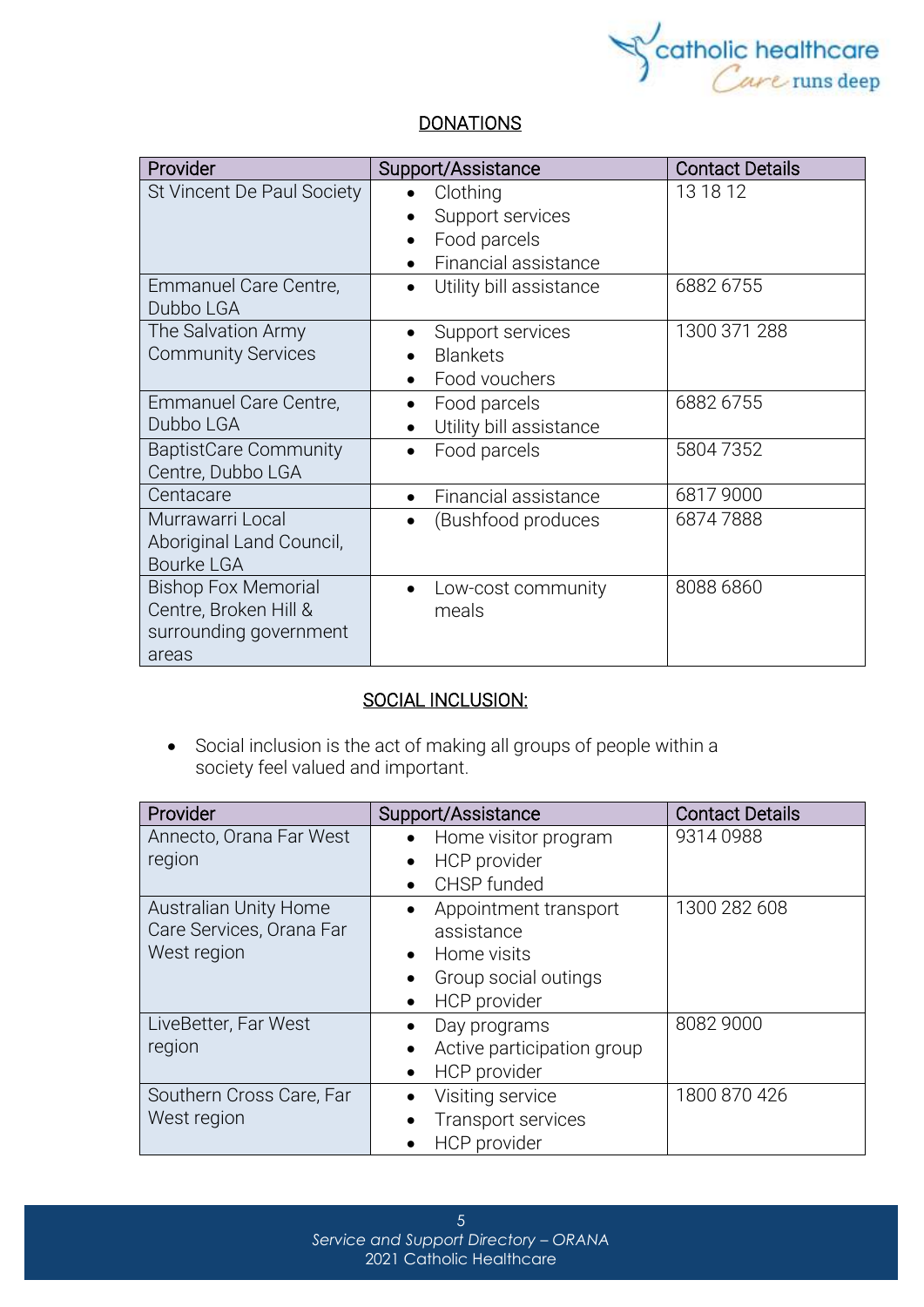

| Wenonah Community<br>Care Multi-Service Outlet,<br>Mudgee & Gulgong areas | Home visitor program<br>$\bullet$<br><b>HCP</b> provider<br>$\bullet$<br>CHSP funded | 6374 2088    |
|---------------------------------------------------------------------------|--------------------------------------------------------------------------------------|--------------|
| <b>Trip Support Services</b>                                              | (Social support groups                                                               | 5022 7778    |
| Mid-Western Regional<br>Council, LGA                                      | <b>Recreation services</b><br>Community transport<br>$\bullet$<br>CHSP funded        | 1300 765 002 |
| <b>United Protestant</b><br>Association of NSW,<br>Western region         | Centre-based day care<br>• CHSP funded<br>HCP provider                               | 5852 4700    |

#### *ACTIVITIES OF DAILY LIVING (ADL's)*

• Activities of daily living (ADLs), as the name implies, are activities necessary for maintaining an independent lifestyle with a high quality of life.

#### What are the activities of daily living*?*

| Functional<br>mobility: | To move about freely and safely.                                                                                                                      |
|-------------------------|-------------------------------------------------------------------------------------------------------------------------------------------------------|
| Feeding                 | To feed oneself                                                                                                                                       |
| Personal hygiene:       | To manage aspects of personal hygiene, such as bathing,<br>grooming, dressing, and brushing teeth.                                                    |
| Home                    | To manage tasks around the home such as taking out the                                                                                                |
| maintenance:            | rubbish, cleaning the kitchen, cleaning the bathroom,<br>vacuuming/mopping, making sure food in the fridge and pantry is<br>current, watering plants. |
| Managing                | assistance may be required in getting prescriptions, keeping                                                                                          |
| medications:            | medications up to date and taking medications on time and in the<br>right dosages.                                                                    |
| Managing                | managing assistance with bank balances, cheque books and                                                                                              |
| finances:               | paying bills on time                                                                                                                                  |
| Communicating           | managing the household's phone and mail, making the home                                                                                              |
| with others:            | hospitable and welcome for visitors.                                                                                                                  |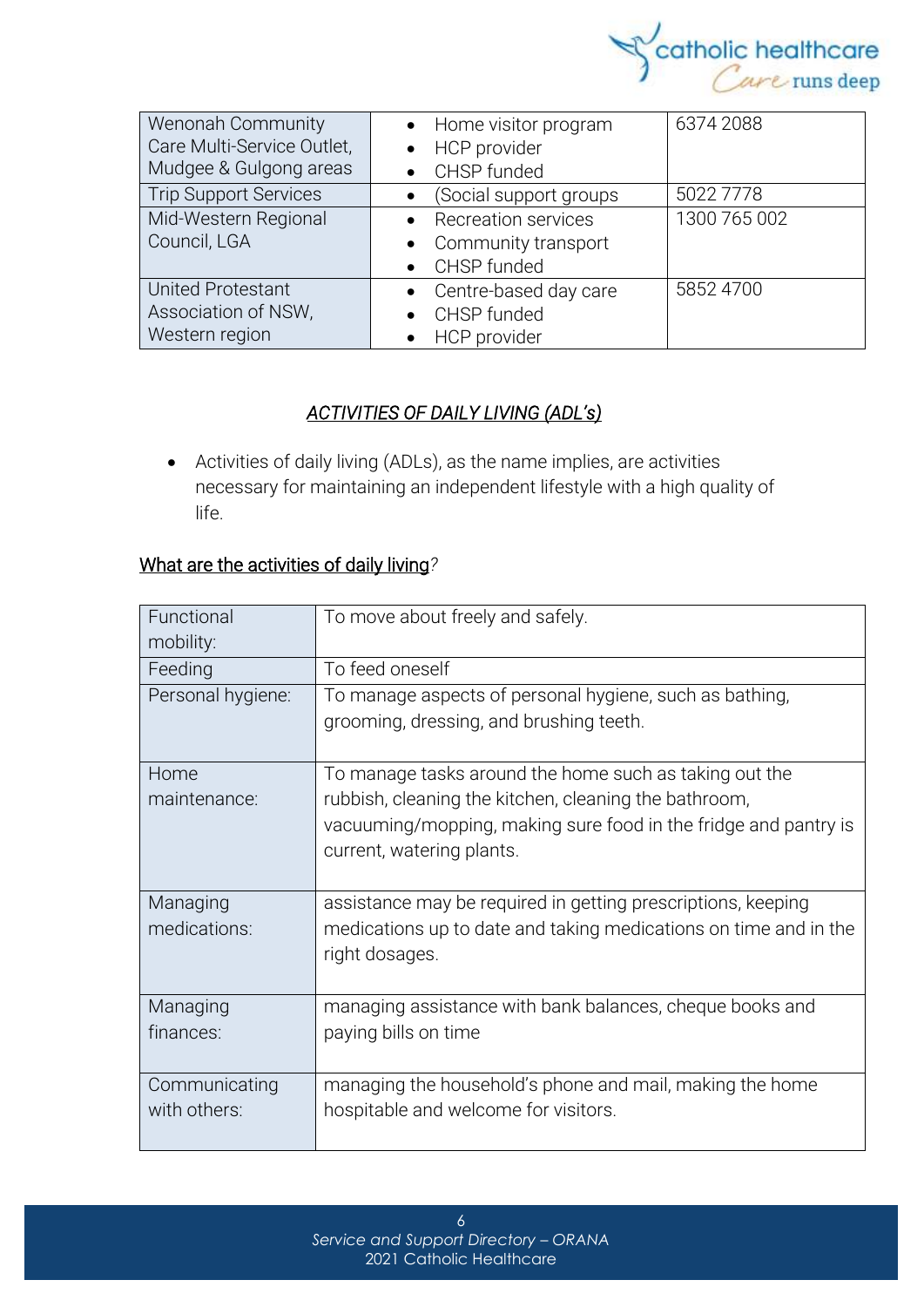

| Companionship    | this is important as it reflects on the help that may be needed to |
|------------------|--------------------------------------------------------------------|
| and mental       | keep a person in a positive frame of mind.                         |
| support:         |                                                                    |
| Safety procedure | in the event of an emergency, a well-planned emergency             |
| and emergency    | procedure should be designed; as well as emergency contacts        |
| responses:       | known in case of any events.                                       |
|                  |                                                                    |

#### *How can the teaching of ADL's be done through regular support services?*

| Functional mobility: | Identifying if the individual can navigate their hallways free of<br>clutter and get assistive devices such as walkers through<br>doorways; a few changes might be necessary such as<br>doorway modifications and ramps; removing floor runners<br>and rugs helps eliminate potential tripping hazards.<br>Assisting a client to develop and implement a personal<br>organizing plan, including categories for discarded items.<br>Include a list of tasks and a plan for where to keep objects<br>and papers. Preparation includes assembling materials<br>needed for filing and storing items.<br>Take a photo of the area before starting the declutter. Ask<br>yourself questions about each item, such as 'Have I used<br>this in the last year? Is this something to give away or trash?'<br>Refer to your photo and celebrate your victories.<br>Break big tasks into smaller tasks (bathroom-> 1 drawer) |
|----------------------|------------------------------------------------------------------------------------------------------------------------------------------------------------------------------------------------------------------------------------------------------------------------------------------------------------------------------------------------------------------------------------------------------------------------------------------------------------------------------------------------------------------------------------------------------------------------------------------------------------------------------------------------------------------------------------------------------------------------------------------------------------------------------------------------------------------------------------------------------------------------------------------------------------------|
|                      | Set a calendar to follow and start with small time increments<br>(10-15 minutes); limit any distractions (phone, TV, radio);<br>take a break when your timer goes off and then repeat while<br>increasing the amount of time<br>Know your options by locating a recycling centre, donation<br>locations, donation centres that will pick items up, rubbish<br>removal days                                                                                                                                                                                                                                                                                                                                                                                                                                                                                                                                       |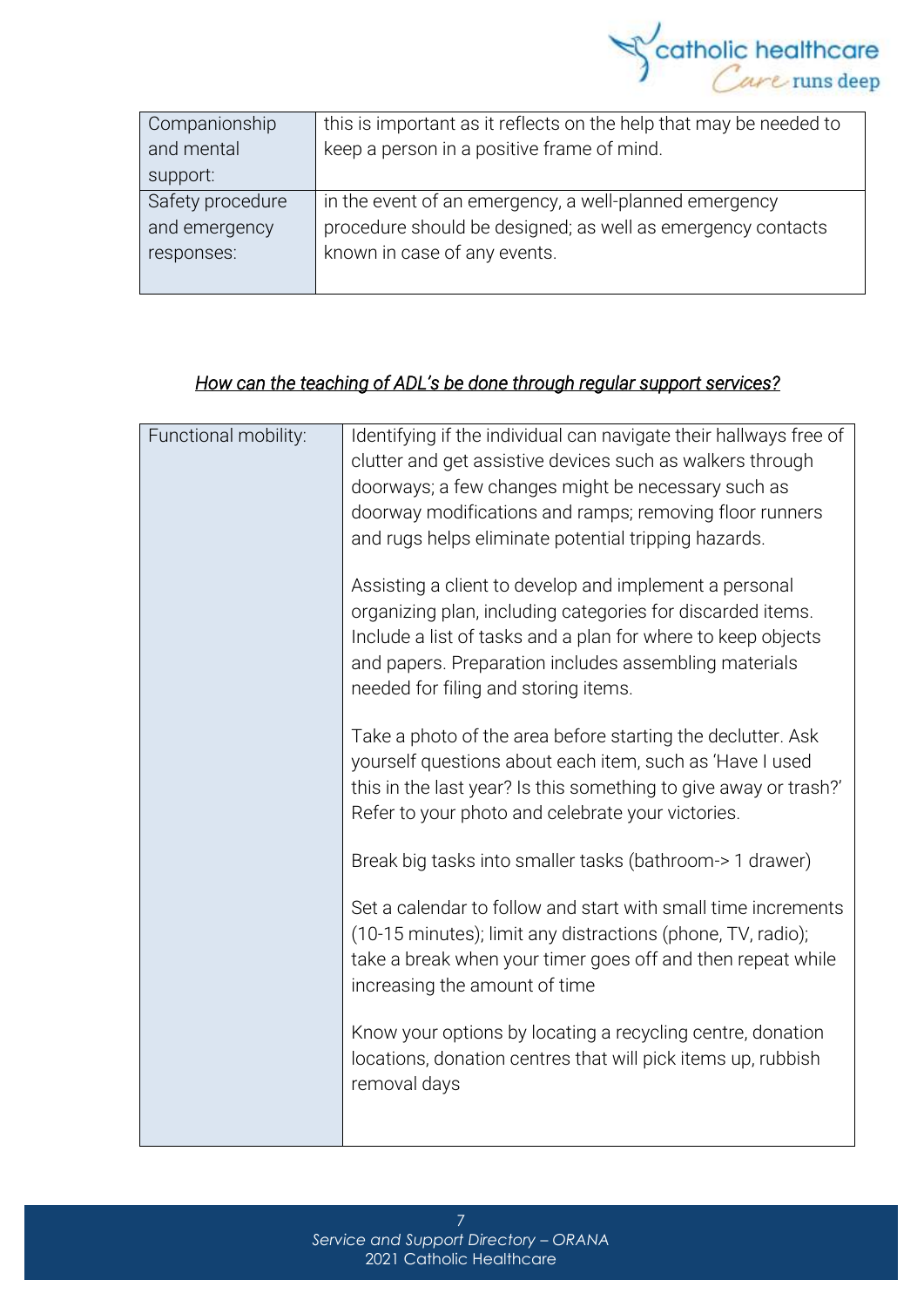

| Feeding:          | Meal preparation and clean-up. Services that offer DA can<br>support a person in preparing and enjoying their meals.<br>Whether they have dietary needs, need inspiration with meal<br>plans, or would just like help with their cooking and clean-up.<br>Social support is also provided for those who would like<br>support during grocery shopping, unpacking of groceries,<br>and company while cooking something. This is important for<br>seniors to ensure they are receiving the appropriate nutrients<br>to support their health all wellbeing.<br>Meals on Wheels is an option for those who are unable to<br>prepare their own meals. The organisation specializes in<br>meal delivery for people aged over 65, as well as CHSP<br>clients, HCP clients, NDIS clients and full fee-paying clients.<br>Kindly reminding clients of food safety and cross<br>contamination; and how their health can be affected if cross<br>contamination of certain foods occur. |
|-------------------|-----------------------------------------------------------------------------------------------------------------------------------------------------------------------------------------------------------------------------------------------------------------------------------------------------------------------------------------------------------------------------------------------------------------------------------------------------------------------------------------------------------------------------------------------------------------------------------------------------------------------------------------------------------------------------------------------------------------------------------------------------------------------------------------------------------------------------------------------------------------------------------------------------------------------------------------------------------------------------|
| Personal Hygiene: | Services may include oral care, toileting, grooming,<br>showering, dressing, and undressing, and general mobility. A<br>care worker may be able to assist with personal care needs<br>with complete respect for a person's privacy and dignity.<br>Assistance can include getting in and out of bed, managing<br>continence and providing assistance using continence aids<br>and appliances.<br>Providing easier clothing/shoes for the individual to wear if<br>you notice it has become increasingly difficult for them to<br>undress. Solutions could include pants/shorts with elastic<br>waistbands, shoes with Velcro fasteners rather than laces.<br>Implementing home strategies for a person to shower<br>without fear of falling or slipping, such as grab bars, non-slip<br>floor mats or a shower chair. If a person still feels uneasy<br>with these installations, then a care worker is able to provide<br>assistance with showering.                       |
| Home maintenance: | Support is there for clients who need assistance with<br>anything from putting a load of laundry in the washing                                                                                                                                                                                                                                                                                                                                                                                                                                                                                                                                                                                                                                                                                                                                                                                                                                                             |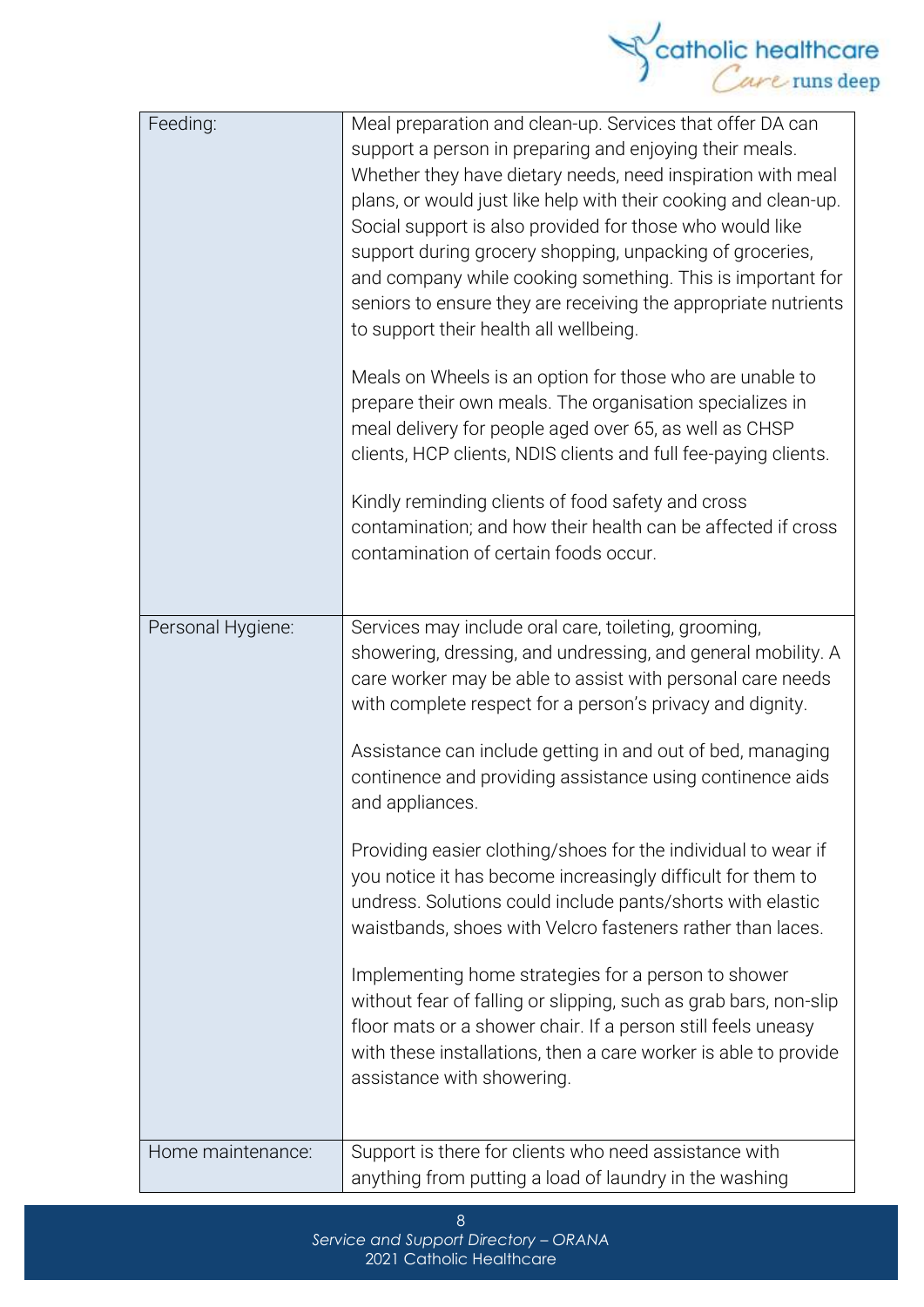

|                               | machine, to folding clothes, making their bed, sweeping the<br>front paths, vacuuming, mopping, wiping kitchen benches,<br>cleaning toilets, and watering their plants. A care worker can<br>work with the client to show them how it can be done, or can<br>help assist with simple tasks such as setting up the vacuum<br>cleaner, how to empty the vacuum cleaner once its full, filling<br>and emptying a mop bucket after each use, washing all the<br>towels/cleaning cloths after use etc.<br>Being able to provide clients with different options on how to<br>pack washing away, by either hanging their clothes with<br>clothes hangers, or folding them away.<br>Working with a client to organize their kitchen |
|-------------------------------|-----------------------------------------------------------------------------------------------------------------------------------------------------------------------------------------------------------------------------------------------------------------------------------------------------------------------------------------------------------------------------------------------------------------------------------------------------------------------------------------------------------------------------------------------------------------------------------------------------------------------------------------------------------------------------------------------------------------------------|
|                               | cupboards/pantry into categories, such as keeping plates<br>together, cutlery together, cups etc. Cleaning the<br>fridge/freezer and pantry and checking for current dates.                                                                                                                                                                                                                                                                                                                                                                                                                                                                                                                                                 |
| Managing<br>medications:      | Transport can be arranged through an organisation to assist<br>with a client to access pharmacies to pick up their<br>medication.                                                                                                                                                                                                                                                                                                                                                                                                                                                                                                                                                                                           |
| Managing finances:            | A case manager can assist the individual to sort through and<br>organize any bills, categorized by paid, unpaid and/or<br>overdue.                                                                                                                                                                                                                                                                                                                                                                                                                                                                                                                                                                                          |
|                               | Suggestions for storing the bills such as in a folder or filing<br>cabinet can be arranged with the individual.                                                                                                                                                                                                                                                                                                                                                                                                                                                                                                                                                                                                             |
| Communicating with<br>others: | Communication is fundamental to human interaction. Care<br>workers can assist individuals in managing their calendar<br>and appointments, and sharing family updates by post,<br>technology or replying to messages                                                                                                                                                                                                                                                                                                                                                                                                                                                                                                         |
|                               | Keeping a large calendar with clearly marked dates and<br>appointment times can create a greater sense of control and<br>order.                                                                                                                                                                                                                                                                                                                                                                                                                                                                                                                                                                                             |
|                               | Teaching an individual how to use technology such as zoom<br>and searching internet links and YouTube videos                                                                                                                                                                                                                                                                                                                                                                                                                                                                                                                                                                                                                |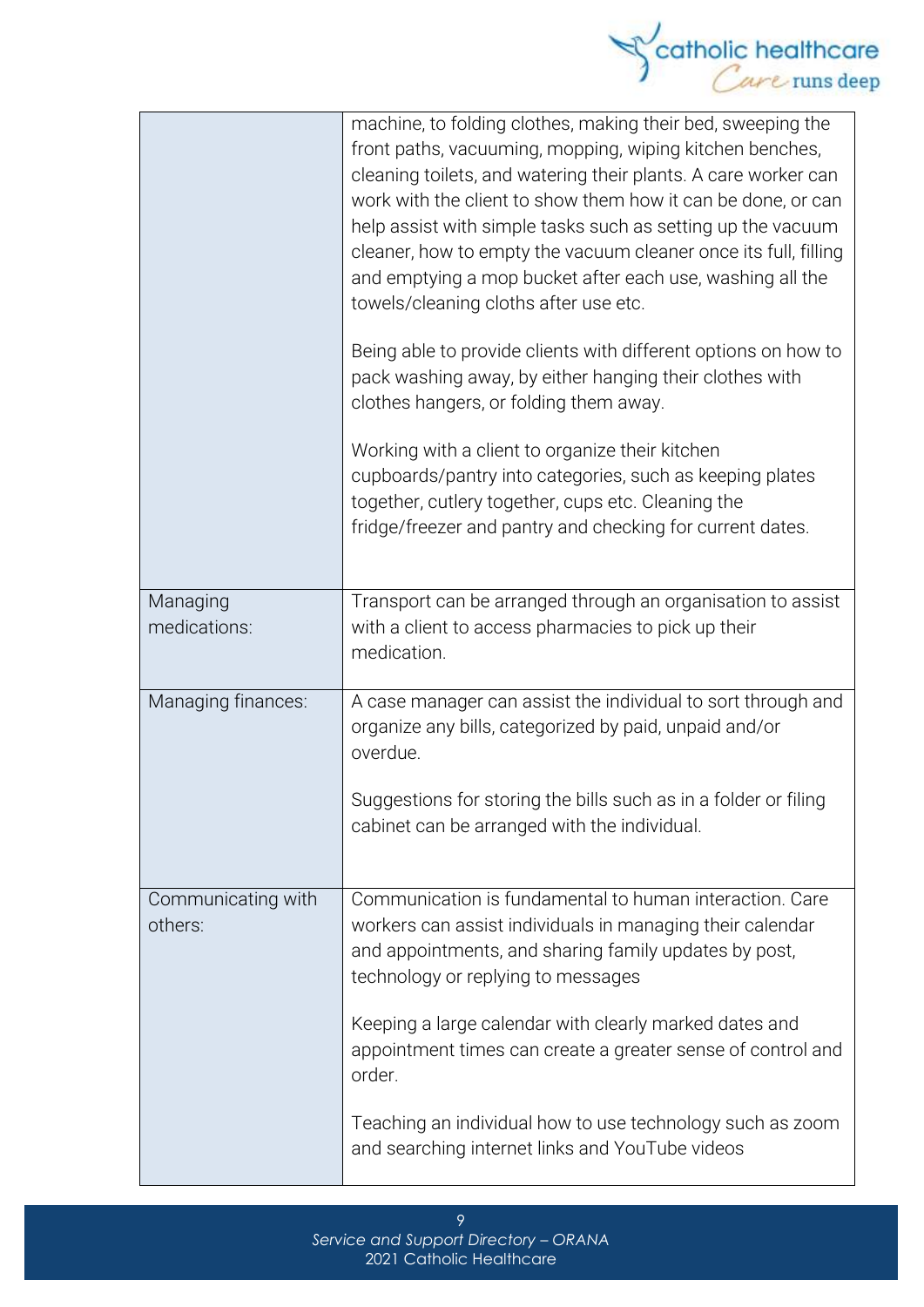

| Companionship and<br>mental health support: | Communication impairment can alienate people from their<br>regular activities, and relationships can lead to withdrawal,<br>isolation, and depression.                                                                                                                                                                                                                                                                                                                                                                            |  |
|---------------------------------------------|-----------------------------------------------------------------------------------------------------------------------------------------------------------------------------------------------------------------------------------------------------------------------------------------------------------------------------------------------------------------------------------------------------------------------------------------------------------------------------------------------------------------------------------|--|
|                                             | Care plans can be created with individuals to support their<br>social interaction and communication. It is important to<br>understand why a person is experiencing difficulty in<br>communicating and try and lessen the effects.                                                                                                                                                                                                                                                                                                 |  |
|                                             | This could include finding out what a person's interests are<br>and linking them to social groups within the community.                                                                                                                                                                                                                                                                                                                                                                                                           |  |
|                                             | Suggesting ways for a person to express their feelings, such<br>as drawing or keeping journal entries, or meditating as a<br>form of stress relief.                                                                                                                                                                                                                                                                                                                                                                               |  |
| Safety procedure and                        | Fitting medical alert systems in case of emergency when                                                                                                                                                                                                                                                                                                                                                                                                                                                                           |  |
| emergency responses:                        | there is a communication barrier                                                                                                                                                                                                                                                                                                                                                                                                                                                                                                  |  |
|                                             | Hearing impaired phones and hearing aids can help a person<br>remain independent while ensuring their safety is protected.<br>Going through a fire escape route with an individual so they<br>become familiar of it in case of emergency. If an individual<br>has a lot of items in the home, working with the individual to<br>ensure their safety is the top priority is extremely important.<br>Devising a plan with the individual to create clear pathways<br>so there is a clutter free entry and exit in the home would be |  |
|                                             | recommended.                                                                                                                                                                                                                                                                                                                                                                                                                                                                                                                      |  |

#### Mental Health Care Plan

#### What is it?

A mental health care plan is a support plan for someone who is going through mental health issues. If a doctor agrees that you need additional support, you and the doctor will make the plan together.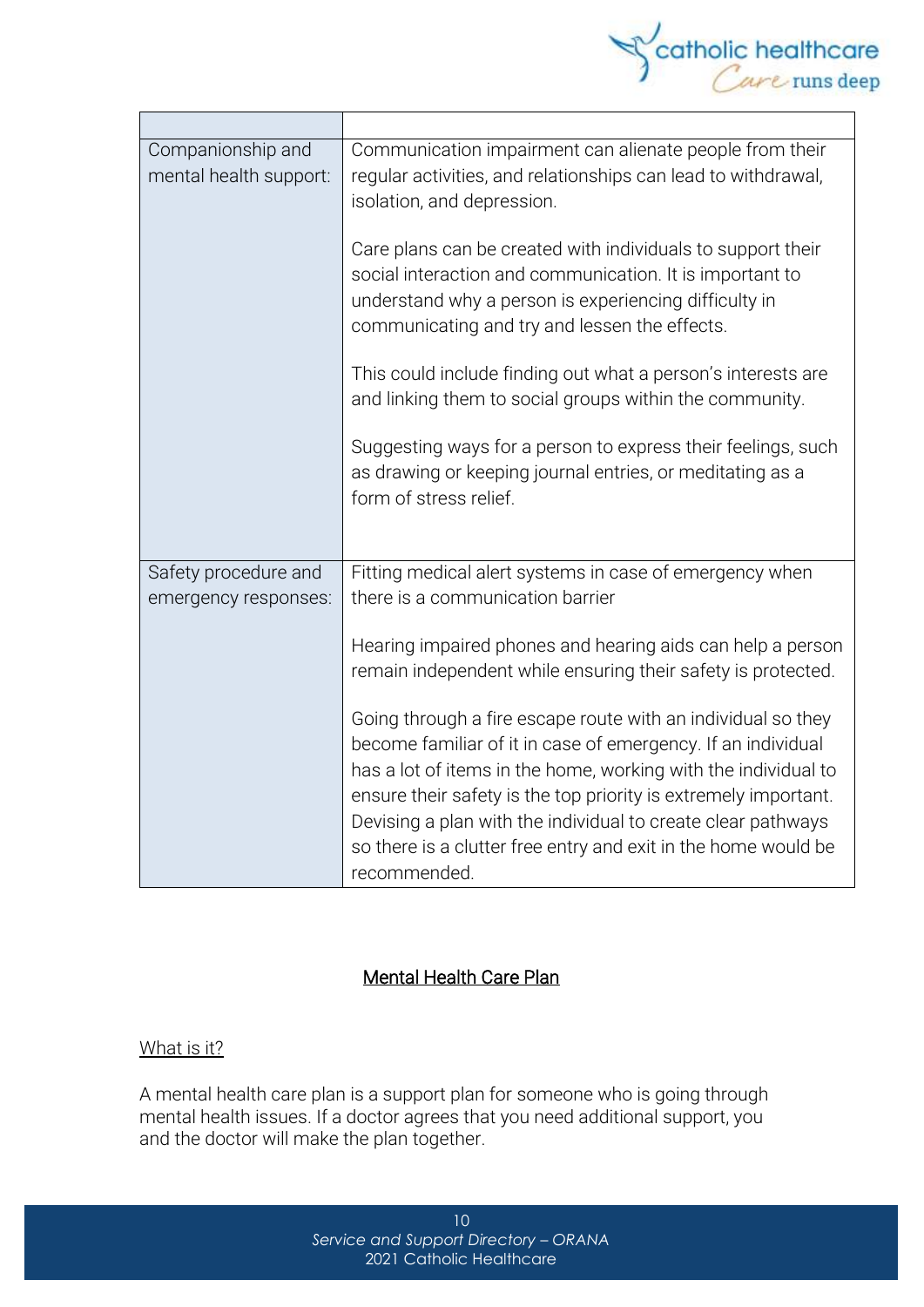

#### A mental health care plan might include:

- A referral to an expert, like a psychologist
- The types of mental health care that can support you
- Other strategies to improve and maintain your mental health

If you have a mental health care plan, the Government will pay some or all of the cost of up to ten sessions with a mental health expert in a year. You can get that through the [Medicare](https://headspace.org.au/blog/how-to-get-a-medicare-card-old/) rebate.

#### Who do I contact for a Mental Health Care Plan?

This needs to be done by your GP (general practitioner). When you book an appointment with your doctor tell them you want to talk about a mental health care plan.

Then, at the appointment, talk to your doctor about what's been going on. It helps to be as open and honest as possible. Your doctor might ask you to fill out a questionnaire about how you've been feeling to work out the best support for you. Your doctor will then refer you to a psychologist that they know of, or you can find your own.

Types of support you may be able to get include:

- One on one sessions with a psychologist
- Group psychologist sessions
- Sessions with a social worker or another allied health practitioner

Extra support can empower you to make big changes to how you feel and cope. Speaking to someone can give you the opportunity to find strategies to work through your concerns and manage them better (Headspace, 2018).

#### Mental Health Support

| Provider                                                                               | <b>Contact Details</b> |
|----------------------------------------------------------------------------------------|------------------------|
| Dareton Primary & Community Health Service                                             | 03 5021 7200           |
| Rural Financial Counselling Service, Buronga                                           | 1800 319 458           |
| Sunraysia Residential Services, Mildura<br>Child, youth & family programs<br>$\bullet$ | 03 5022 1741           |
| <b>Balranald Community Health Centre</b>                                               | 03 5021 7200           |